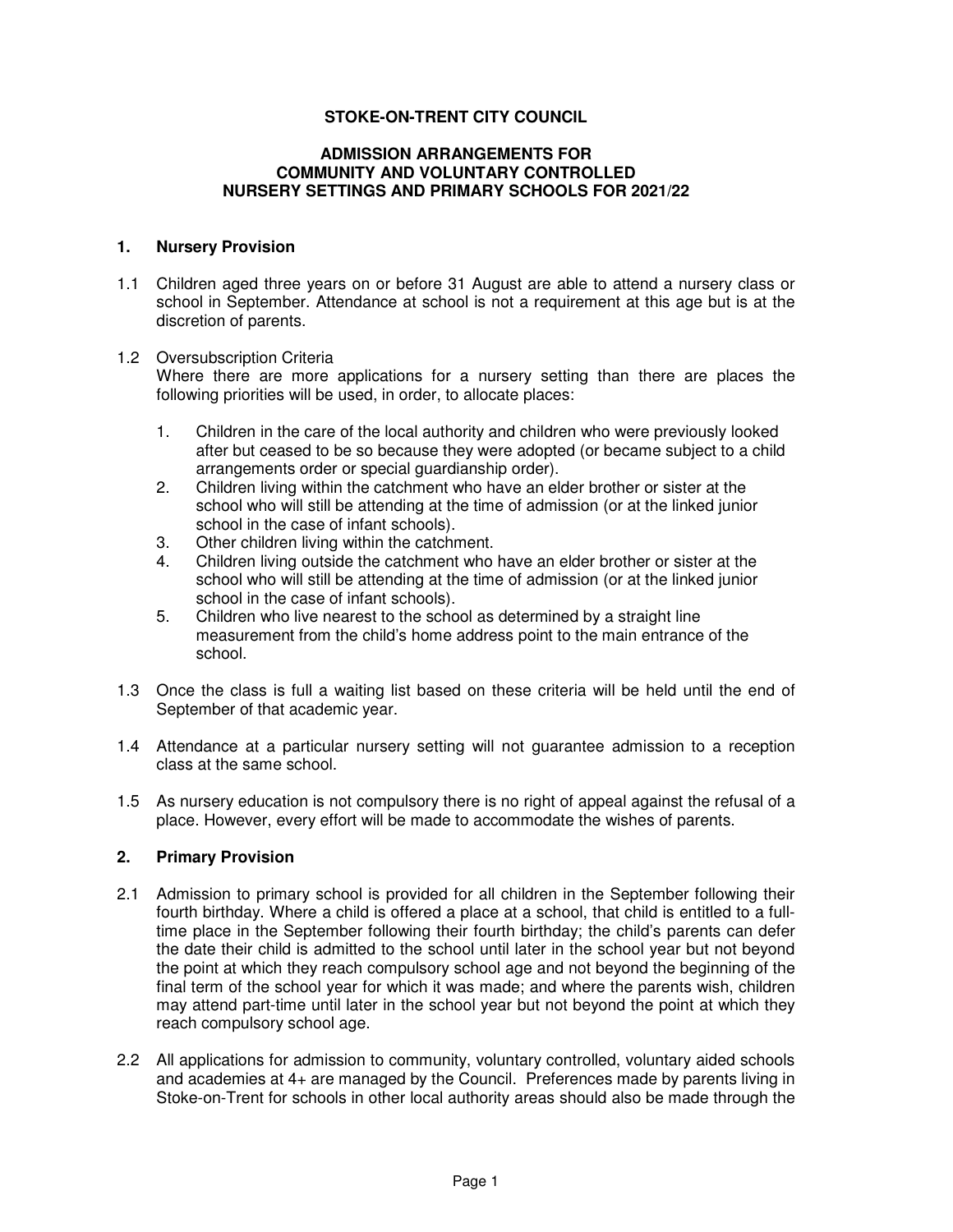Council. This is known as the co-ordinated admission scheme. To help this process applicants are required to fill out a common application form. This can be done on-line.

- 2.3 Schools have a Pupil Admission Number (PAN) for each year group, including the reception class. The PAN is expected to be based upon the school's net capacity. Places will be offered up to but not exceeding the PAN. Regulations also require that reception and infant classes must have no more than 30 pupils to each qualified teacher.
- 2.4 Parents are asked to name five schools, in order of preference, which they would like their child to attend. Admissions authorities have to consider preferences in accordance with their published admissions criteria. They cannot take account of where the school is placed in the order of preferences.

## 2.5 Oversubscription Criteria

Where there are more applications for a community or voluntary controlled primary school than there are places available, the Council will use the following priorities, in order, to allocate places:

- 1. Children cared for by a local authority and children who were previously looked after but ceased to be so because they were adopted (or became subject to a child arrangements order or special guardianship order).
- 2. Children living in the catchment area of the school who have an older brother or sister attending at the time of admission (or at the linked junior school in the case of infant schools).
- 3. Other children living within the catchment area of the school.
- 4. Children living outside the catchment area of the school who have an elder brother or sister at the school at the time of admission (or at the linked junior school in the case of infant schools).
- 5. Children who live nearest to the school as determined by a straight line measurement from the child's home address point to the main entrance of the school.
- 2.6 If priorities have to be decided within any of these categories, children will be placed in order of priority using distance from their home to the main entrance of the school as measured by straight line. Where distance is equal for two or more applications, a tiebreaker will be applied whereby places will be determined by random allocation. The Council will also consider any reasons put forward by parents in support of their preference. These reasons should be supported with evidence wherever possible. If the reasons concern the child's health or social wellbeing, the evidence should be provided by a medical practitioner or other social care professional. If the Council considers that the reasons for a place at a particular school are sufficiently strong, it will place the child on the school list at the top of the criterion of which they have been ranked.
- 2.7 The Council also has to comply with the Infant Class Sizes Regulations which say that infant classes must not exceed 30 pupils. If an infant class is full, a waiting list based on the above criteria must be held until the end of December of that academic year (See 3.10). All unsuccessful applicants will be placed on the waiting list of a school or schools – and will remain on the list until the list closes, a place becomes available or the family ask to be removed from the waiting list.
- 2.8 For admission purposes, an older brother or sister is defined as a child who lives at the same address and who is the brother/sister, half-brother/sister (i.e. share one common parent), or step brother/sister (i.e. related by parent's marriage/civil partnership) of the child for whom the place is being requested. It also includes any other child living at the same residence under the terms of a Residence Order.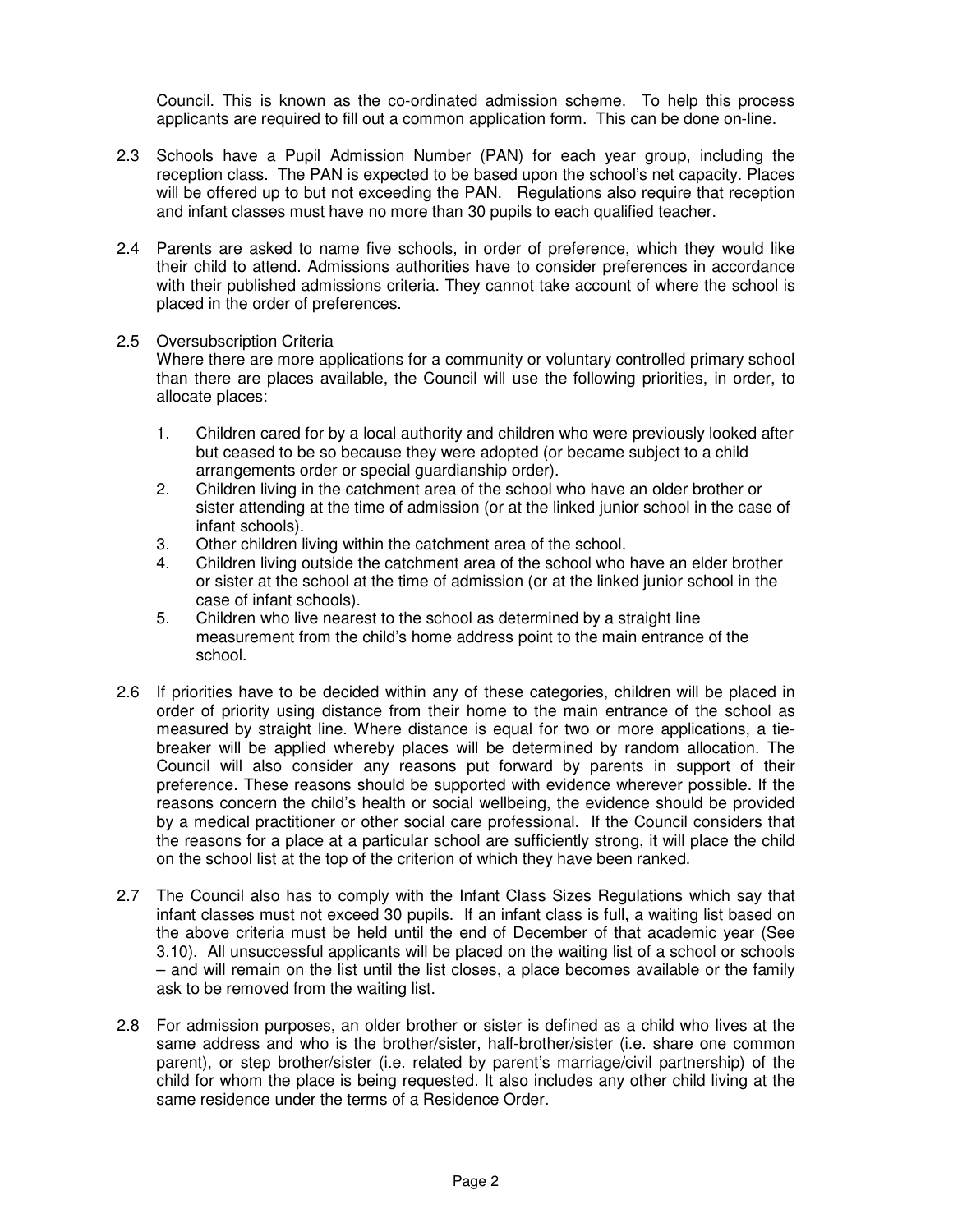- 2.9 Special arrangements will apply if there is space for only one of a set of twins or triplets or other multiple birth. In this circumstance the Council will admit above the published admission number (PAN) unless it is impossible to accommodate siblings in such a way, when the parents will be asked make a decision on behalf of the family.
- 2.10 Admission outside normal age-group parents may request that places be made available outside the normal age group (eg, if a child is summer-born, gifted and talented, or has experienced problems such as ill-health, etc). A decision will be taken by the admission authority on the basis of the circumstances of the case and taking account of the views of the head teacher of the school concerned.
- 2.11 Part-time provision parents can request that their child takes up the place part-time until the child reaches compulsory school age.
- 2.12 Where applicants are unsuccessful in securing a place at their preference school, an appeal against the decision can be made to an independent appeals panel set up by the City Council. The decision to appeal does not prevent parents from accepting an alternative school while the appeal process takes place.

# **3. Additional Notes**

- 3.1 Families are strongly encouraged to read the Stoke-on-Trent prospectus, which gives details of the policies of all Stoke-on-Trent schools, as well as useful advice/guidance.
- 3.2 Pupils with an Education Health and Care Plan (EHCP) are considered separately and before everyone else and must be accepted by the school named on their EHCP. They will count towards the school's admission number.
- 3.3 Only those holding parental responsibility for the named child are able to make an application and they will be required to make a declaration to this effect as part of the application process. Ordinarily it is expected that this person resides at the same address as the child and is referred to as the parent for admission purposes. Where parental responsibility is equally shared, the child's parents should determine which parent should submit the application.

Only one application can be made for each child. It is expected that parents will agree on school preferences for a child before an application is made. The Council is not in a position to intervene in disputes between parents over school applications and will request that these are resolved privately.

If parents cannot agree and neither has obtained a court order stating who should be making the application/what the preference(s) should be, the Council will accept an application from the parent in receipt of Child Benefit for the child. If Child Benefit is not claimed, the address at which the child is registered at the GP will be used.

- 3.4 Late applications will be considered alongside those received by the closing date only in the event of one of the following:
	- 1. the family moved into the area after the deadline for the receipt of applications;
	- 2. exceptional circumstances, stated in writing with evidence, prevented the form from arriving on time; or
	- 3. an error on the part of the school; or
	- 4. the application is received before Own Admission Authority schools have ranked their application.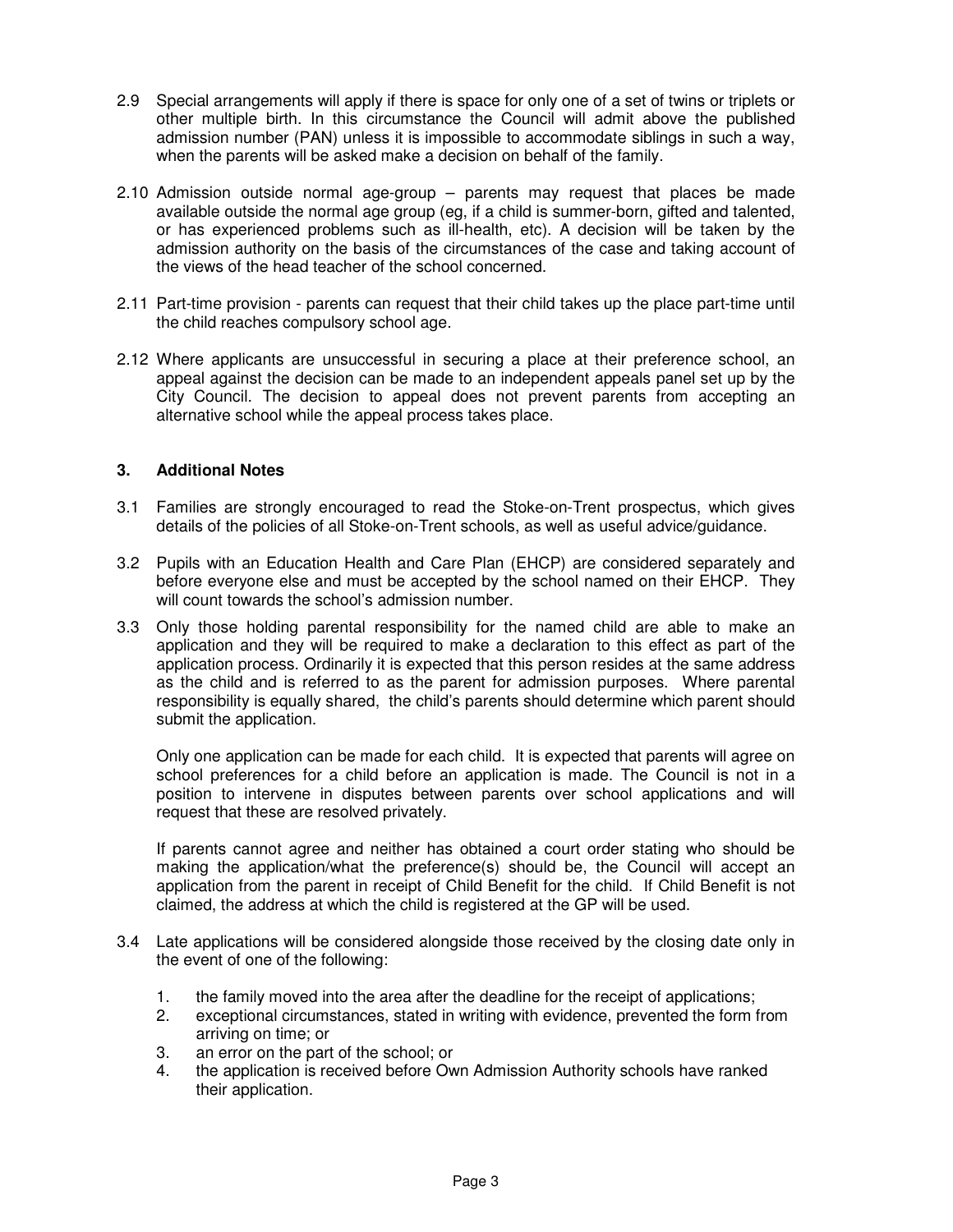Such considerations will be the exception rather than the rule. Otherwise late applications will be considered at the end of the allocation process.

It is the applicant's responsibility to ensure that their application is submitted on-time. When submitting an application there may be a need to provide supporting evidence.

The Council cannot accept responsibility for any application or evidence that is not submitted correctly via the on-line system or is lost in the postal system. Correctly submitted on-line applications generate an electronic receipt, which must be retained by the applicant. If posting an application, it is recommended that the form is sent by recorded delivery.

- 3.5 Withdrawal of places once parents have been notified of an offer of a school place the Council will withdraw the offer only in exceptional circumstances, such as:
	- 1. If the offer was made based on fraudulent or misleading information on the
	- application form e.g. a false claim to residence within a catchment area.
	- 2. Where a place was offered in error.
- 3.6 Copies of school catchment area maps are available from the Council or individual schools.
- 3.7 Published Admission Numbers

- 3.8 In-year Admissions where applications for places are made outside the normal admissions round, these should be made directly to the school. During the school year only limited places are available and applicants moving into or within Stoke-on-Trent should not assume that their child will be automatically allocated a place at their local school. There is no guarantee of a place at any school, even if it is the catchment school. If the school is already full in the relevant year group, the application will be refused. The Council will make appropriate arrangements with schools for data sharing and pupil tracking.
- 3.9 The Council uses a Geographical Information system to calculate home to school distances. This determines co-ordinates of the applicant's home address using the Local Land and Property Gazeteer (LLPG) and OS Address Point data<sup>i</sup>.
- 3.10 By local agreement, waiting lists will be maintained until the end of the relevant academic year. A position on a waiting list is not fixed and applicants may move up and down the list. Inclusion on the list does not guarantee the ultimate provision of a place at this school.